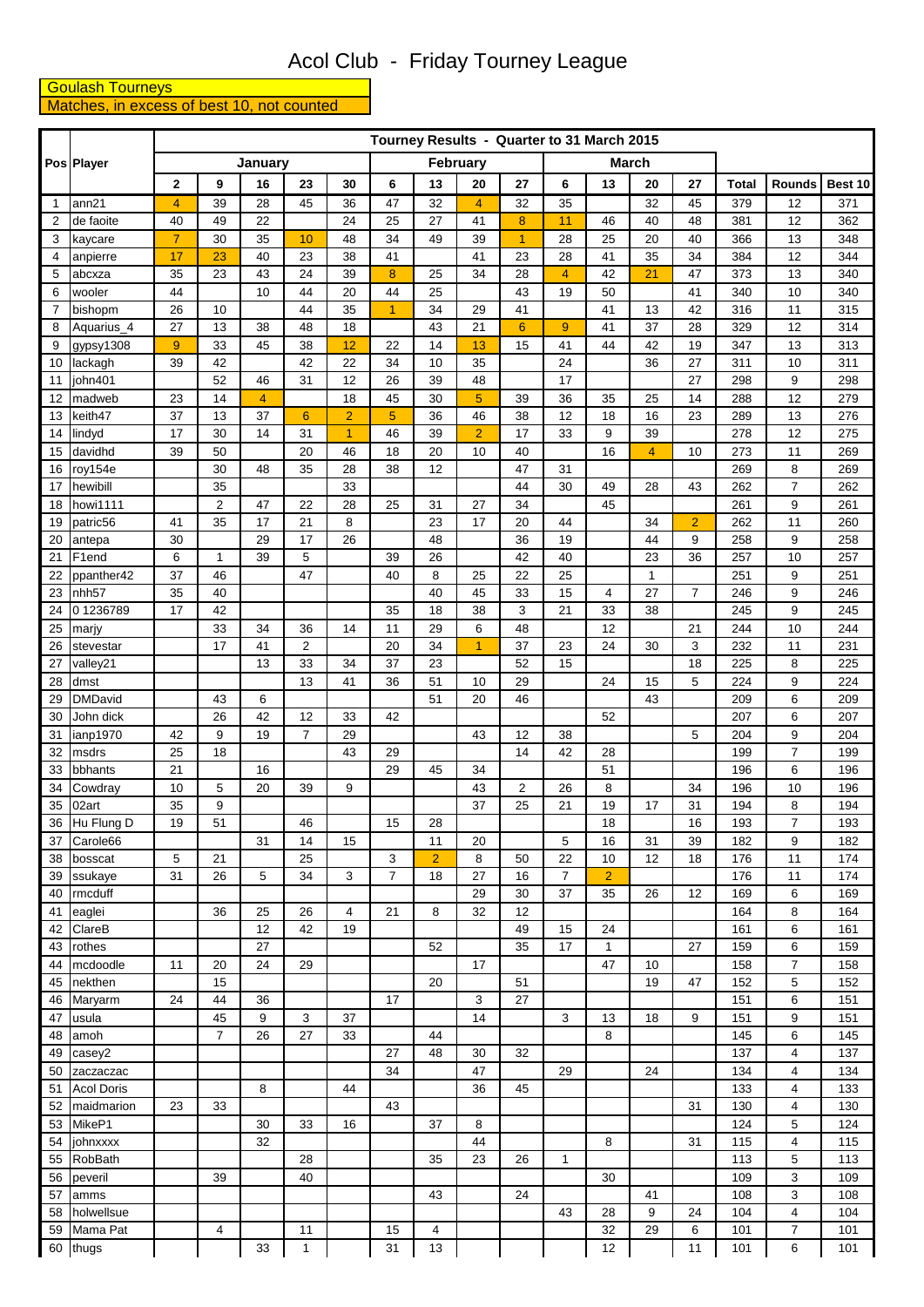| 61  | <b>CYBIT</b>   | 1  |    |                | 37 |    |    | 48 |    |    | $\overline{7}$ |    |                |              | 93 | 4                         | 93 |
|-----|----------------|----|----|----------------|----|----|----|----|----|----|----------------|----|----------------|--------------|----|---------------------------|----|
| 62  | jinja44        |    |    | 22             |    | 43 |    |    |    | 21 |                | 5  |                |              | 91 | $\overline{4}$            | 91 |
| 63  | julianmr1      |    |    |                |    | 48 |    |    |    | 18 |                | 14 |                |              | 80 | 3                         | 80 |
| 64  | bgwin67        |    |    |                |    |    |    |    |    |    |                | 36 |                | 34           | 70 | $\overline{2}$            | 70 |
| 65  | dellla88       | 20 | 48 |                |    |    |    |    |    |    |                |    |                |              | 68 | $\overline{2}$            | 68 |
| 66  | dai bach       |    |    |                |    |    |    | 10 | 32 | 20 |                |    |                |              | 62 | 3                         | 62 |
| 67  | paulinecas     |    |    |                | 18 |    |    | 21 | 22 |    |                |    |                |              | 61 | $\ensuremath{\mathsf{3}}$ | 61 |
| 68  | markl          | 43 |    |                |    |    |    |    |    |    |                |    | $\overline{2}$ | 13           | 58 | 3                         | 58 |
| 69  | ordzin         |    | 4  |                | 5  |    | 48 |    |    |    |                |    |                |              | 57 | 3                         | 57 |
| 70  | nesa2          |    | 47 | $\overline{7}$ |    |    |    |    |    |    |                |    |                |              | 54 | $\boldsymbol{2}$          | 54 |
| 71  | qrh747         |    |    | 44             |    |    |    |    |    | 10 |                |    |                |              | 54 | $\boldsymbol{2}$          | 54 |
| 72  | ria mm         |    |    | $\overline{2}$ |    |    |    |    | 12 |    |                | 37 |                |              | 51 | 3                         | 51 |
| 73  | 4THSuit        | 18 |    | 11             |    |    |    |    |    |    |                | 21 |                |              | 50 | 3                         | 50 |
| 74  | beppina        |    |    |                |    |    |    |    |    | 5  |                |    |                | 44           | 49 | $\overline{2}$            | 49 |
| 75  | el mister      |    |    |                |    |    |    |    |    |    |                | 49 |                |              | 49 | $\mathbf{1}$              | 49 |
| 76  | a maverick     |    |    |                |    |    | 9  |    |    |    |                | 38 |                |              | 47 | $\overline{2}$            | 47 |
| 77  | nicus          |    |    |                |    | 45 |    |    |    |    |                |    |                |              | 45 | $\mathbf{1}$              | 45 |
| 78  | DarwinFish     |    |    |                |    |    |    |    |    |    |                | 44 |                |              | 44 | $\mathbf{1}$              | 44 |
| 79  | ace37          |    |    |                |    |    |    |    |    |    |                | 26 |                | 16           | 42 | $\overline{2}$            | 42 |
| 80  | ApWard         |    |    |                |    | 21 |    |    |    |    |                | 21 |                |              | 42 | $\overline{2}$            | 42 |
| 81  | madonna23      |    |    |                |    |    |    | 41 |    |    |                |    |                |              | 41 | $\mathbf{1}$              | 41 |
| 82  | dympna         |    |    |                |    | 40 |    |    |    |    |                |    |                |              | 40 | $\mathbf{1}$              | 40 |
| 83  | smaragdus      |    |    |                | 15 | 25 |    |    |    |    |                |    |                |              | 40 | $\overline{2}$            | 40 |
| 84  | aamesser       |    |    |                |    |    |    |    |    |    | 39             |    |                |              | 39 | $\mathbf{1}$              | 39 |
| 85  | ladybird01     |    | 39 |                |    |    |    |    |    |    |                |    |                |              | 39 | $\mathbf{1}$              | 39 |
| 86  | Kernow         |    |    |                |    |    |    |    |    |    |                |    |                | 38           | 38 | $\mathbf{1}$              | 38 |
| 87  | a skylark      |    |    |                |    |    |    |    |    | 8  |                | 29 |                |              | 37 | $\overline{2}$            | 37 |
| 88  | gillo3         |    |    |                |    |    |    |    |    |    |                |    |                | 37           | 37 | $\mathbf{1}$              | 37 |
| 89  | jenstar        |    |    |                |    |    |    |    |    |    |                |    |                | 36           | 36 | $\mathbf{1}$              | 36 |
| 90  | manxmanx       | 12 |    |                |    | 14 | 6  | 3  |    |    |                |    |                |              | 35 | $\overline{\mathbf{4}}$   | 35 |
| 91  | Hopespring     |    |    |                |    |    |    |    |    |    |                |    | 34             |              | 34 | $\mathbf{1}$              | 34 |
| 92  | pipin          |    |    |                |    |    | 15 |    |    |    | 8              |    | 11             |              | 34 | 3                         | 34 |
| 93  | vivavava       |    |    |                |    |    |    |    |    |    | 34             |    |                |              | 34 | $\mathbf{1}$              | 34 |
| 94  | cranerg        |    |    |                |    | 33 |    |    |    |    |                |    |                |              | 33 | $\mathbf{1}$              | 33 |
| 95  | amselweg       | 32 |    |                |    |    |    |    |    |    |                |    |                |              | 32 | $\mathbf{1}$              | 32 |
| 96  | Dumbiller      |    |    |                |    |    |    |    |    |    | 32             |    |                |              | 32 | $\mathbf{1}$              | 32 |
| 97  | kiki2010       |    |    |                |    |    |    |    |    |    |                | 32 |                |              | 32 | $\mathbf{1}$              | 32 |
| 98  | 071307         | 30 |    |                |    |    |    |    |    |    |                |    |                |              | 30 | $\mathbf{1}$              | 30 |
| 99  | sientje        | 3  |    |                | 9  |    |    | 18 |    |    |                |    |                |              | 30 | 3                         | 30 |
|     | 100 siralparry |    |    |                |    |    | 30 |    |    |    |                |    |                |              | 30 | 1                         | 30 |
|     | 101 breck23    |    |    |                |    |    | 20 |    |    |    |                |    | 9              |              | 29 | $\boldsymbol{2}$          | 29 |
|     | 102 sweeney19  | 28 |    |                |    |    |    |    |    |    |                |    |                |              | 28 | $\mathbf{1}$              | 28 |
|     | 103 asbell     |    | 27 |                |    |    |    |    |    |    |                |    |                |              | 27 | $\mathbf{1}$              | 27 |
|     | 104 Susi60     |    |    |                |    |    |    |    | 25 |    |                |    |                |              | 25 | $\mathbf{1}$              | 25 |
|     | 105 cynta      |    |    |                |    |    | 23 |    |    |    |                |    |                | $\mathbf{1}$ | 24 | $\overline{2}$            | 24 |
|     | 106 nhojc1     |    | 24 |                |    |    |    |    |    |    |                |    |                |              | 24 | $\mathbf{1}$              | 24 |
| 107 | Andrew52       |    |    | 23             |    |    |    |    |    |    |                |    |                |              | 23 | $\mathbf{1}$              | 23 |
|     | 108 cbb2012    |    |    |                |    |    |    |    |    |    |                |    |                | 23           | 23 | $\mathbf{1}$              | 23 |
|     | 109 dibarclay  |    |    |                |    | 23 |    |    |    |    |                |    |                |              | 23 | $\mathbf{1}$              | 23 |
|     | 110 kp270      |    | 17 |                |    |    |    |    |    |    |                |    | 6              |              | 23 | $\overline{2}$            | 23 |
| 111 | cfleming       |    | 19 |                |    |    |    |    |    |    |                |    | 3              |              | 22 | $\boldsymbol{2}$          | 22 |
|     | 112 Pa Bu      |    |    |                |    |    |    |    |    |    |                |    | 22             |              | 22 | $\mathbf{1}$              | 22 |
|     | 113 Blackpuddi |    |    |                | 20 |    |    |    |    |    |                |    |                |              | 20 | $\mathbf{1}$              | 20 |
|     | 114 minorprob  |    |    |                |    |    |    |    |    |    |                |    |                | 20           | 20 | $\mathbf{1}$              | 20 |
|     | 115 peterwhy   |    |    |                |    |    |    |    | 18 |    |                |    |                |              | 18 | $\mathbf{1}$              | 18 |
|     | 116 thomsonk52 |    |    | 18             |    |    |    |    |    |    |                |    |                |              | 18 | $\mathbf{1}$              | 18 |
|     | 117 thorley    | 8  |    |                |    | 10 |    |    |    |    |                |    |                |              | 18 | $\overline{2}$            | 18 |
|     | 118 Davebridge | 17 |    |                |    |    |    |    |    |    |                |    |                |              | 17 | $\mathbf{1}$              | 17 |
|     | 119 kate       |    |    |                |    |    | 17 |    |    |    |                |    |                |              | 17 | $\mathbf{1}$              | 17 |
| 120 | mulish         | 17 |    |                |    |    |    |    |    |    |                |    |                |              | 17 | $\mathbf{1}$              | 17 |
| 121 | shintaro       |    |    |                | 17 |    |    |    |    |    |                |    |                |              | 17 | $\mathbf{1}$              | 17 |
|     | 122 00 8888 00 |    |    | 15             |    |    |    |    |    |    |                |    |                |              | 15 | $\mathbf{1}$              | 15 |
|     | 123 ddoody     |    |    |                |    |    |    |    | 15 |    |                |    |                |              | 15 | $\mathbf{1}$              | 15 |
|     | 124 generalsic |    |    |                |    |    |    | 15 |    |    |                |    |                |              | 15 | $\mathbf{1}$              | 15 |
|     | 125 NJBard1    |    |    |                |    |    | 15 |    |    |    |                |    |                |              | 15 | $\mathbf{1}$              | 15 |
|     | 126 0123000    |    |    |                |    |    |    |    |    |    |                |    | 14             |              | 14 | $\mathbf{1}$              | 14 |
| 127 | aannii         |    |    |                |    |    |    |    |    | 13 |                |    |                |              | 13 | $\mathbf{1}$              | 13 |
|     | 128 hithe      |    |    |                |    |    |    |    | 11 |    |                |    |                |              | 11 | $\mathbf{1}$              | 11 |